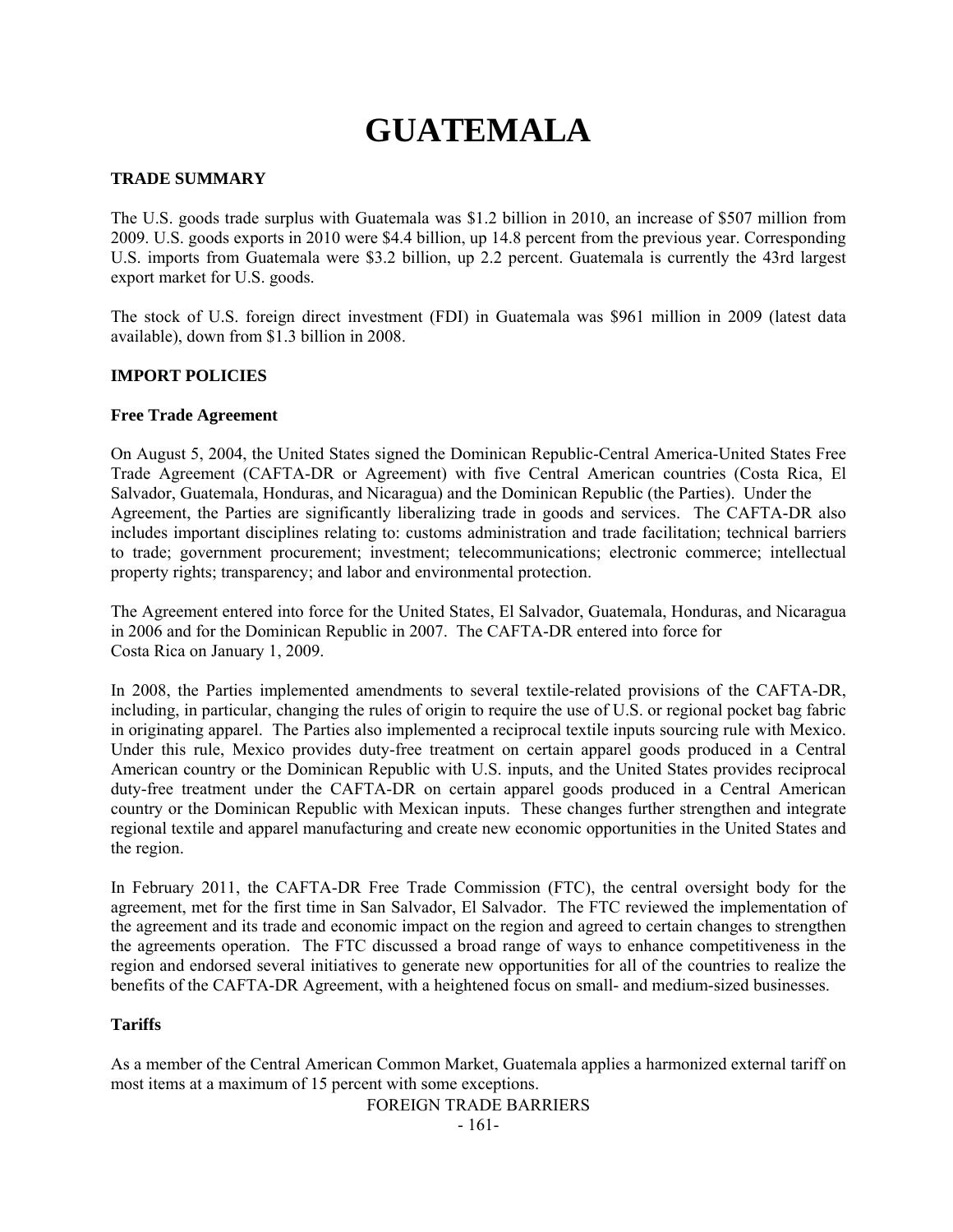However, under the CAFTA-DR, 100 percent of U.S. industrial trade will enter Guatemala duty-free by 2015. Nearly all textile and apparel goods that meet the Agreement's rules of origin now enter Guatemala duty-free and quota-free, promoting new opportunities for U.S. and regional fiber, yarn, fabric, and apparel manufacturing companies.

Under the CAFTA-DR, more than half of U.S. agricultural exports now enter Guatemala duty-free. Guatemala will eliminate its remaining tariffs on nearly all agricultural products by 2020 (2023 for rice and chicken leg quarters and 2025 for dairy products). For certain products, tariff-rate quotas (TRQs) permit some immediate duty-free access for specified quantities during the tariff phase out period, with the duty-free amount expanding during that period. Guatemala will liberalize trade in white corn through expansion of a TRQ, rather than by tariff reductions.

# **Nontariff Measures**

Under the CAFTA-DR, Guatemala committed to improve transparency and efficiency in administering customs procedures, including the CAFTA-DR rules of origin. Guatemala also committed to ensuring greater procedural certainty and fairness in the administration of these procedures, and all the CAFTA-DR countries must share information to combat illegal transshipment of goods.

U.S. companies have raised concerns that the Guatemalan customs authority has not provided adequate advance notice regarding administrative changes in documentation requirements for imported shipments, such as information needed on certifications of origin. The United States raised this issue with the customs authority and received assurances that future changes will be communicated in advance and will be available on the tax and customs website: http://portal.sat.gob.gt/sitio/. However, in 2010, Guatemala retroactively reviewed some imports from prior years and assessed duties and penalties for certificates of origin that were deemed to have been improperly completed, despite this lack of advance notice. The United States has raised this issue with Guatemalan authorities, but it remains unresolved.

# **GOVERNMENT PROCUREMENT**

In August 2009, the Guatemalan Congress approved reforms to the Government Procurement Law, which simplified bidding procedures, eliminated the fee previously charged to suppliers for bidding documents, and provided an additional opportunity for suppliers to raise objections to the bidding process. Foreign suppliers must submit their bids through locally registered representatives, a process that can place foreign bidders at a competitive disadvantage.

Under the CAFTA-DR, procuring entities must use fair and transparent procurement procedures, including advance notice of purchases and timely and effective bid review procedures, for procurement covered by the Agreement. Under the CAFTA-DR, U.S. suppliers are permitted to bid on most Guatemalan government procurement, including purchases by government ministries and state-owned enterprises, on the same basis as Guatemalan suppliers. The anticorruption provisions of the Agreement require each government to ensure under its domestic law that bribery in matters affecting trade and investment, including in government procurement, is treated as a criminal offense, or is subject to comparable penalties.

Guatemala is not a signatory to the WTO Agreement on Government Procurement**.** 

#### FOREIGN TRADE BARRIERS -162-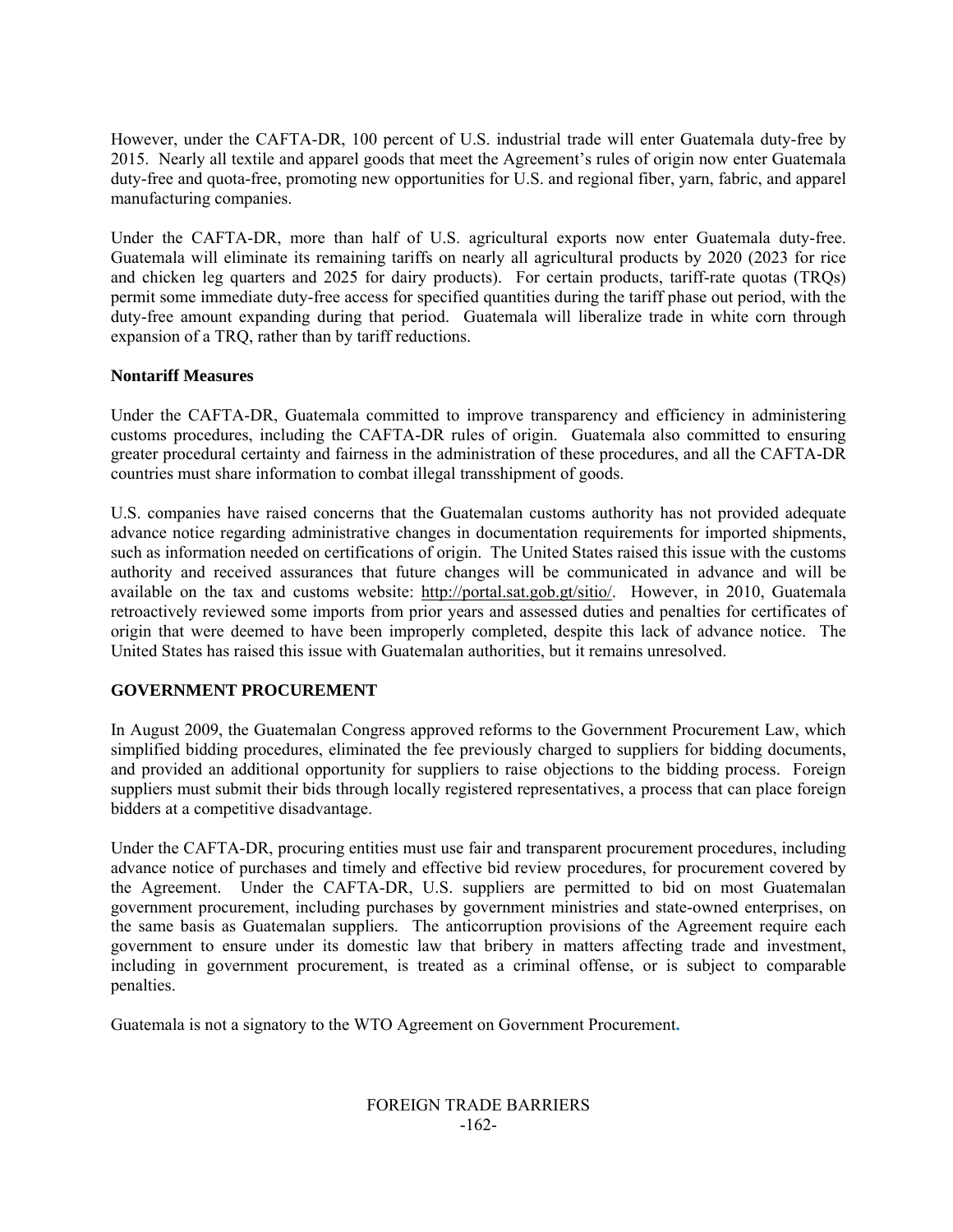## **EXPORT SUBSIDIES**

Under the CAFTA-DR, Guatemala may not adopt new duty waivers or expand existing duty waivers that are conditioned on the fulfillment of a performance requirement (*e.g.*, the export of a given level or percentage of goods). However, under the CAFTA-DR, Guatemala was permitted to maintain such measures through December 31, 2009, provided that it maintained the measures in accordance with its obligations under the WTO Agreement on Subsidies and Countervailing Measures. The U.S. Government is working with the Guatemalan government in an effort to ensure it implements its CAFTA-DR obligations.

Guatemala provides tax exemptions to investors in free trade zones and maintains duty drawback programs aimed mainly at garment manufacturing and assembly operations or "*maquiladoras*" (firms that are permitted to operate outside a free trade zone and still receive tax and duty benefits). The Law for the Promotion and Development of Export Activities and Drawback provides tax and duty benefits to companies that import over half of their production inputs/components and export their completed products. Investors in this sector are granted a 10 year exemption from both income taxes and the Solidarity Tax, which is Guatemala's temporary alternative minimum tax. Additionally, companies are granted an exemption from payment of tariffs and value added taxes on imported machinery, and a one year suspension (extendable to a second year) of the same tariffs and taxes on imports of production inputs and packing material. Taxes are waived when the goods are re-exported.

## **INTELLECTUAL PROPERTY RIGHTS (IPR) PROTECTION**

Guatemala was listed on the Watch List in the 2010 Special 301 report. The United States recognized Guatemala's efforts to increase enforcement actions, including by appointing a new IPR prosecutor and establishing an interagency IPR working group. These efforts have led to an increase in the number of raids, seizures, and prosecutions. The report highlighted the need for continued efforts to implement Guatemala's obligations under the CAFTA-DR, including those to ensure that proper resources are available for its enforcement activities, to achieve improved coordination among enforcement agencies, and to concentrate it enforcement efforts on manufacturers of pirated and counterfeit goods.

The United States will continue to monitor Guatemala's implementation of its IPR obligations under the CAFTA-DR.

## **SERVICES BARRIERS**

Guatemala has agreed to ensure reasonable and nondiscriminatory access to essential telecommunications facilities. It also has agreed to ensure that major suppliers provide interconnection at cost-oriented rates. Concerns remain over the ability of the Guatemalan telecommunications regulator – the Superintendency of Telecommunications – to do so. The United States continues to work with the Guatemalan government to ensure compliance with its obligations under the CAFTA-DR.

Foreign enterprises may provide licensed professional services in Guatemala only through a contract or other relationship with an enterprise established in Guatemala.

# **INVESTMENT BARRIERS**

Some U.S. companies operating in Guatemala have complained that complex and unclear laws and regulations continue to constitute practical barriers to investment.

#### FOREIGN TRADE BARRIERS -163-